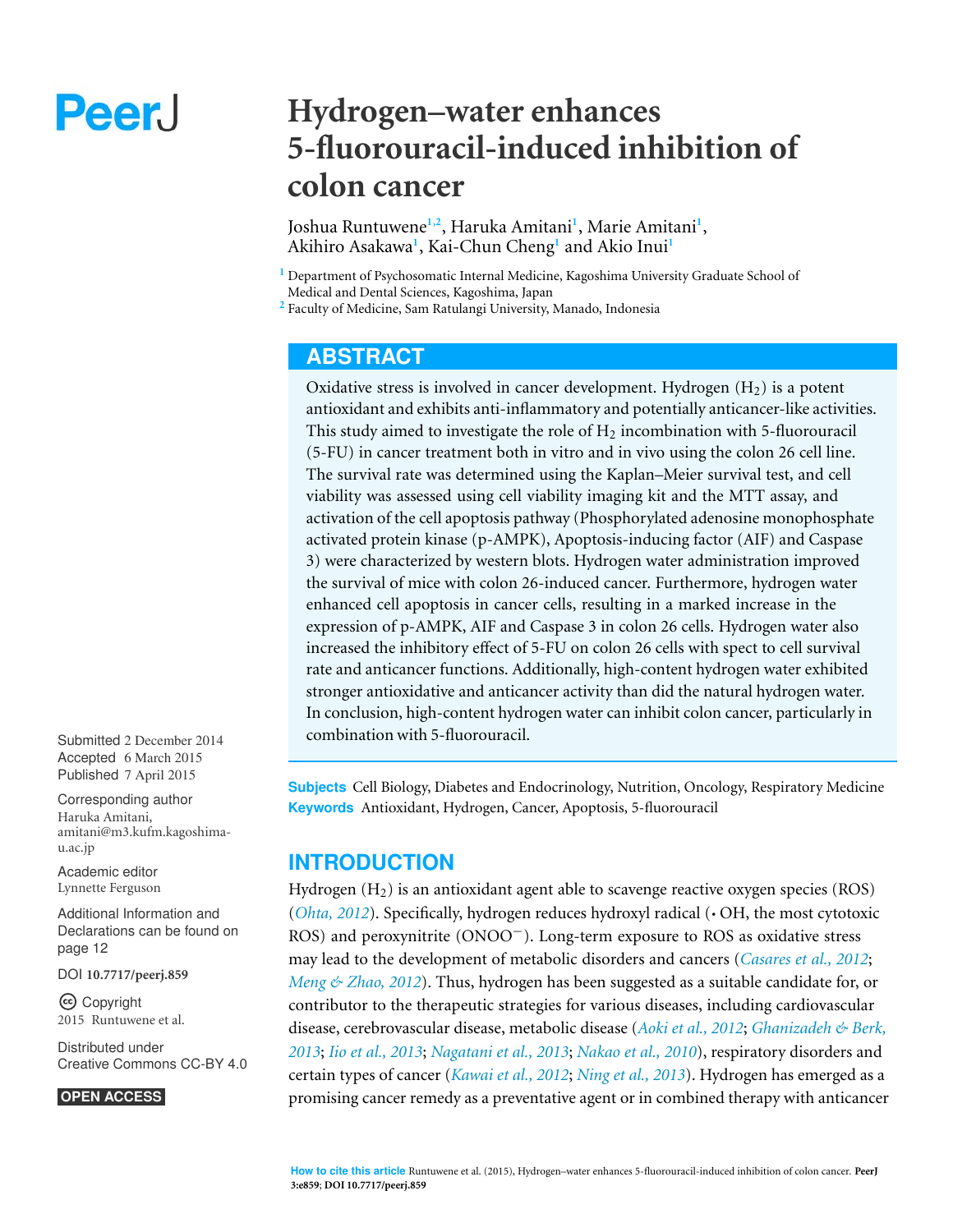drugs. Hydrogen water consumption might mitigate the side effects of anticancer drugs by decreasing oxidative stress and ameliorating metamorphosis due to decreased apoptosis (*[Nakashima-Kamimura et al., 2009](#page-13-4)*). Hydrogen also exhibits radioprotective action by protecting the immune system (*[Yang et al., 2012](#page-14-2)*). Furthermore, hydrogen may alleviate the hematological injury induced by radiation through the suppression of radiation-induced caspase 3 activation, in addition to rescuing the radiation-induced depletion of white blood cells (WBC) and platelets (*[Yang et al., 2012](#page-14-2)*). Furthermore, hydrogen is not known to diminish the activity of anticancer drugs or radiation against cancer cells either *in vitro* or *in vivo* (*[Kang et al., 2011](#page-13-5)*; *[Nakashima-Kamimura et al., 2009](#page-13-4)*). Although anticancer properties of hydrogen have been suggested, the mechanism(s) and efficiency by which hydrogen inhibits cancer cells remained to be established.

5-fluorouracil (5-FU) is the first-line chemotherapeutic drug in the treatment of colon cancer due to its impact on the colorectal area and its ability to inhibit the growth of cancer cells by incorporating its metabolites into DNA and RNA (*[Longley, Harkin & Johnston,](#page-13-6) [2003](#page-13-6)*). This compound is reported to be effective for the treatment of solid tumors and the prevention of liver metastasis of colon 26 adenocarcinoma cells in mice, and the combination of 5-FU with certain modalities of cancer therapy, including radiation and other anticancer drugs, enhances its anticancer effects (*[Ishikawa et al., 1989](#page-12-4)*; *[Tominaga et](#page-14-3) [al., 1993](#page-14-3)*). Increased hydrogen bonding of fluorouracil has been proposed to enhance its function (*[Kugimiya, Mukawa & Takeuchi, 2001](#page-13-7)*). In an attempt to understand the role of hydrogen rich-water in cancer treatment, we investigated the survival rate, cell apoptosis, and anticancer parameters of an animal model of cancer cachexia (colon 26-induced cancer mice) (*[Tanaka et al., 1990](#page-14-4)*) treated with high-content hydrogen water (HHW) or natural hydrogen water (NHW) and 5-FU.

# **MATERIALS AND METHODS**

#### **Cell line**

The mouse colon carcinoma cell line (Colon 26) was purchased from the American Type Culture Collection (ATCC) (Manassas, Virginia, USA) through Summit Pharmaceuticals Intl. Corp. (Tokyo, Japan). Cells were cultured in ATCC-formulated RPMI-1640 medium supplemented with fetal bovine serum to a final concentration of 10%. The cells were maintained at 37  $\mathrm{^{\circ}C}$  in a humidified 5%  $\mathrm{CO}_{2}$  environment until approximately 60% confluence. The medium was then replaced with serum-free cell medium containing assorted 5-FU, HHW, NHW, 5-FU + HHW, and 5-FU + NHW treatment (Kyowa Hakko Kogyo Co. Ltd, Tokyo, Japan). After incubation for 24 h, the cells were harvested for further studies.

#### **Animals**

Six-week old female BALB/c mice, weighing 19 to 24 g, were maintained in a pathogen-free environment under a 12 h light/12 h dark cycle with a controlled room temperature at the animal center of Kagoshima University (Kagoshima, Japan). Food and tap water were provided *ad libitum*. To develop cancers, 5  $\times$  10<sup>5</sup> viable Colon 26 cells in 100 µl RPMI-1640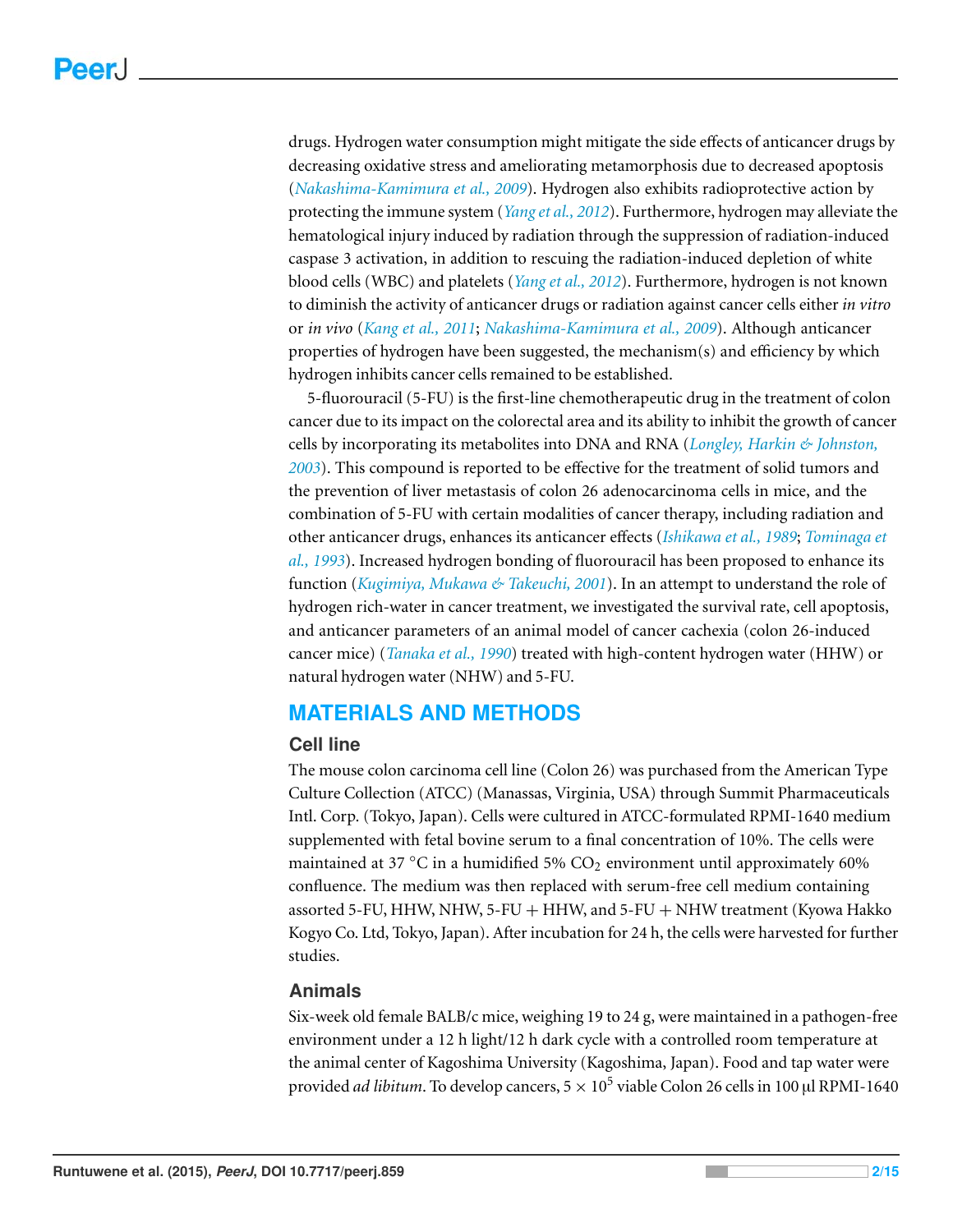medium were injected into the abdominal cavity by intraperitoneal injection (*[Perboni et](#page-14-5) [al., 2008](#page-14-5)*). All procedures in this study were approved by the Ethics Committee for Animal Care and Use of Kagoshima University (IRB approval number MD13062) and conducted by following the Japanese national standardized guideline for animal experiments of Kagoshima University.

#### **High-content hydrogen water**

High-content hydrogen water was prepared in our laboratory by dissolving  $H_2$  in pure water under high pressure (0.4 MPa) for 24 h to achieve overall 0.8 mM hydrogen saturation. For comparison, natural  $H_2$  water (NHW) drawn from Mount Fuji (Yamanashi, Japan) containing 0.125 mM of hydrogen (VanaH Co., Ltd., Yamanashi, Japan) was also used in this study.

#### **Measurement of hydrogen concentration**

#### *Hydrogen waters and cell lines*

We measured the hydrogen concentrations to confirm the adequate hydrogen concentration that is able to produce an antioxidant effect. Each hydrogen waters (HHW and NHW) was placed in a closed glass vessel (500 ml) and cell line dishes containing ATCC-formulated RPMI-1640 medium supplemented with fetal bovine serum to a final concentration of 10%. Hydrogen concentrations were then measured by hydrogen electrode (DK-8200 Aarhus N; Unisense, Denmark) as previously described with some modifications (*[Amitani et al., 2013](#page-12-5)*).

#### **In animals**

The animals were seperated into 5 groups (5-FU, HHW, NHW, 5-FU + HHW, and 5-FU + NHW). Hydrogen waters 0.6 ml (HHW and NHW) was force-fed into the mice's stomach using gavage. At each predetermined timepoint  $(0, 2, 4, 6, 8 \text{ h})$ , 150 µl of venous blood was withdrawn, and the hydrogen concentration was measured by hydrogen electrode.

#### **Cell viability assay**

The Live/Dead Cell Imaging Kit (Life Technologies, Carlsbad, California, USA) was qualitatively used to examine cell viability. Live green  $(1 \text{ ml of } 1 \mu M)$  solution was dissolved into dead red solution (1 mM lyophilized stock). Colon 26 cells and HepG2 cells were treated with a  $2\times$  equal volume of testing solution for 1 h. After incubation for 15 min at room temperature, cell images were captured by microscopy.

Cell viability was also determined using the 3-(4,5-dimethylthiazol-2-yl)-2,5 diphenyltetrazolium bromide (MTT) assay. Five treatments (5-FU, HHW, NHW, 5-FU and HHW, and 5-FU and NHW) were applied to  $10^4$  colon 26 cells in 96-well plates for 24 h. The medium was then substituted with 200 µl/well free medium in each well (5-FU group final dose: 50 µM). After incubation for 4 h at 37  $\degree$ C, dark blue formazan crystals were formed by the viable cells, and 0.01 M HCl/10% SDS was added. Synergy HT Multi-mode Microplate Reader (Bio-Rad, Hercules, California, USA) was then used at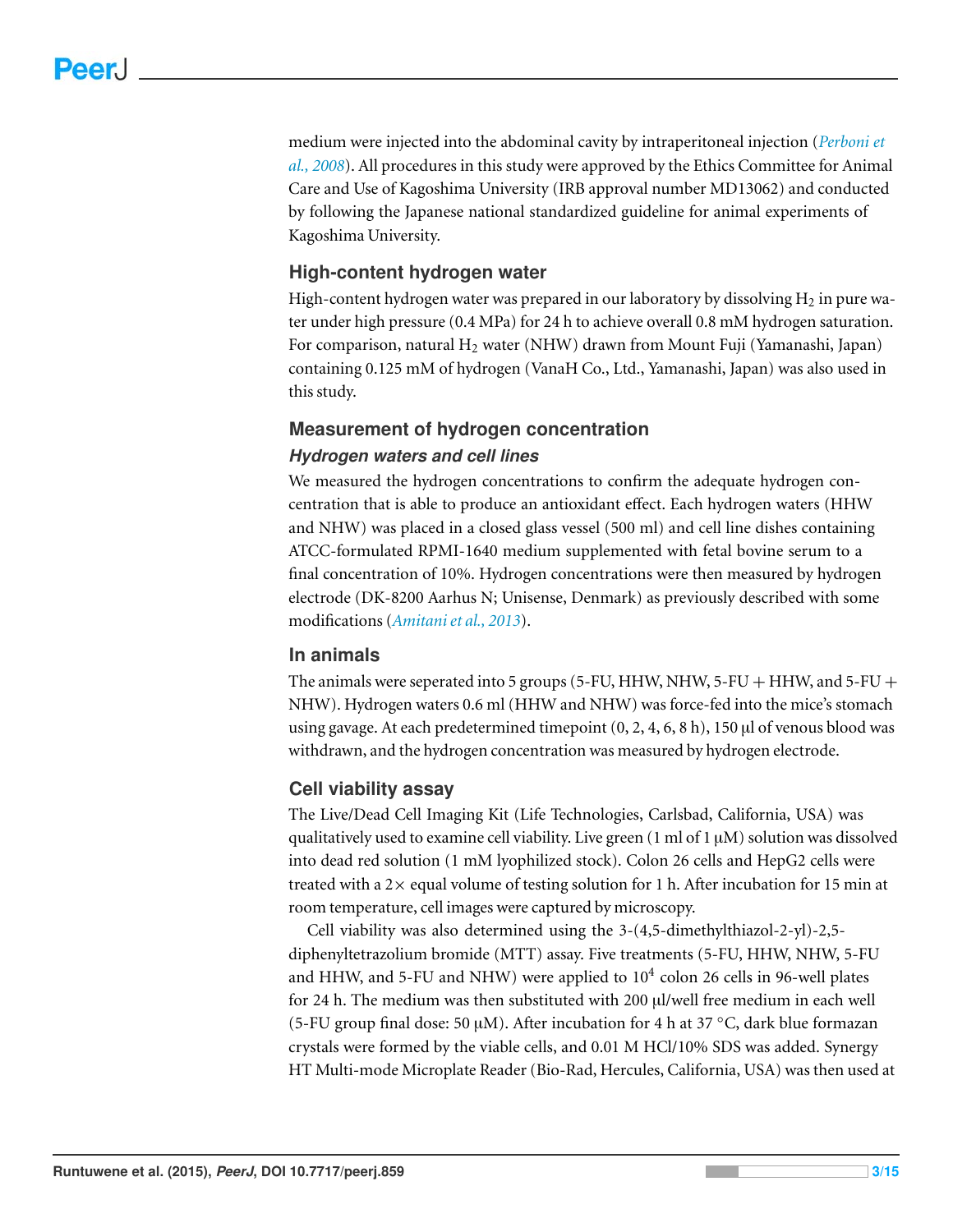570 and 600 nm to quantify the absorbance of each well as described previously (*[Yu et al.,](#page-14-6) [2012](#page-14-6)*). The data were collected from triplicate experiments.

#### *In vivo* **and** *in vitro* **experiments**

*In vivo*: after the confirmation of tumor induction in all groups except the cancer-free mice drinking hydrogen water, mice were treated every 8 h with MQ water (Milli-*Q* Integral per produce), HHW or NHW by oral administration (250 µl), and 5-FU dissolved in a 5% glucose solution was administered (100 mg/kg) by intraperitoneal injection weekly (*[Perboni et al., 2008](#page-14-5)*). At ten days after tumor induction, the mice were sacrificed, and the tumors were excised and scaled. Tumor size is measured with caliper and calculated using the following equation: Length  $\times$  width<sup>2</sup>  $\times$  0.5, as previously described (*[Lee et al., 2012](#page-13-8)*).

*In vitro* A solution of 50 µl MQ, HHW (0.8 mM) or NHW (0.125 mM) was added to each slide chamber (IWAKI, Japan), and the results were compared with slides chambers administered only 5-FU at a final dose of 50  $\mu$ M.

#### **Western blot analysis**

The expression of p-AMPK, AIF, and Caspase 3 was examined using western blotting analysis. Ice-cold radio-immuno-precipitation assay (RIPA) buffer supplemented with phosphatase and protease inhibitors (50 mM sodium vanadate, 0.5 mM phenylmethylsulphonyl fluoride, 2 mg/ml aprotinin, and 0.5 mg/ml leupeptin) was used for protein extraction and elimination of homogenates and cell lysate. The protein concentrations were then measured by BCA protein assay (Thermo Fisher Scientific Inc., Waltham, Massachusetts, USA). Total protein samples (30 µg) were filtered via SDS-PAGE (Polyacrylamide Gel Electrophoresis) (10% acrylamide gel) using the Bio-Rad Trans-Blot system and were transferred to membranes. The membranes were blocked with 5% non-fat milk in Tris-buffered saline containing 0.1% Tween 20 (TBS-T), incubated for one hour, washed in TBS-T and hybridized with primary antibodies diluted to a suitable concentration in TBS for 16 h. Afterwards, specific antibodies for AMPK and p-AMPK (Cell Signaling, Danvers, Massachusetts, USA), AIF (Merck Millipore, Billerica, Massachusetts, USA), and Caspase 3 (Merck Millipore, Billerica, Massachusetts, USA) were used. Additionally, membranes were incubated with secondary antibody to bind the β-actin (Merck Millipore, Billerica, Massachusetts, USA) (1:5,000 dilution), which served as the internal control. Incubation with secondary antibodies and the detection of the antigen-antibody complex was performed using an ECL kit (Amersham Biosciences, Amersham, UK). After comparing with the marker for specificity, the immunoblots of p-AMPK (62 kDa), AMPK (62 kDa), β-actin (43 kDa), AIF (57 kDa), and Caspase 3 (17 kDa) were quantified with a laser densitometer.

#### **Free radical scavenging assay**

The free radical scavenging activity of  $H_2$  was determined using a 2,2-diphenyl-1-picrylhydrazyl-hydrate (DPPH) radical scavenging photometric assay and compared to the activity of vitamin C. Twenty microliters of each sample solution [0.01-1 mM of vitamin C (Sigma-Aldrich, Seelze, Germany),  $0.01-0.8$  mM of  $H<sub>2</sub>$  (HHW), and  $0.0001-0.1$  mM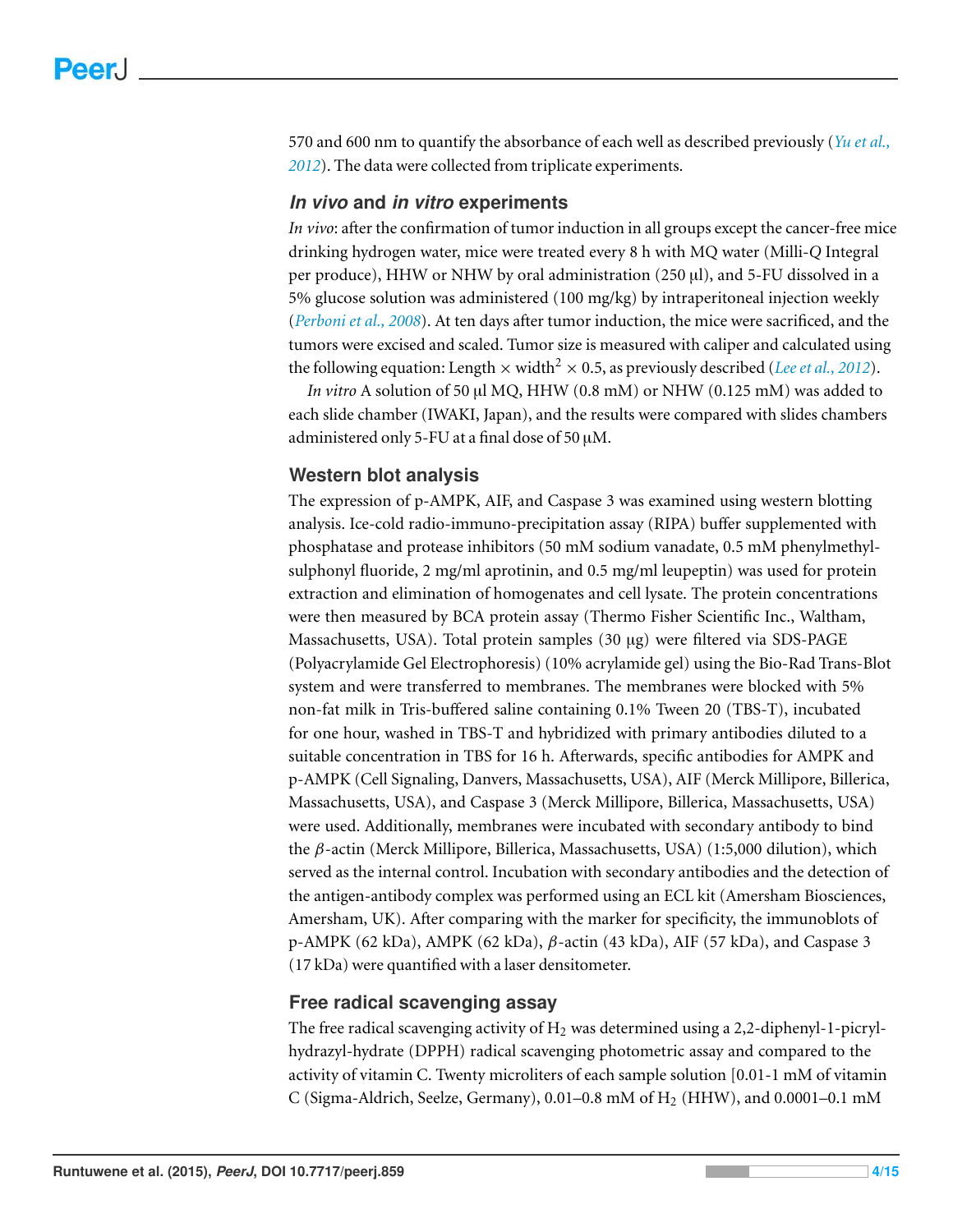of  $H_2$  (NHW)] and 200 ml of DPPH solution [2 mM of 2, 2 diphenyl-1-picryl-hydrazyl (Sigma-Aldrich, Seelze, Germany) prepared in methanol] were added to each micro plate. Samples were then incubated in the dark at room temperature for 10 min, and the absorbance (Ab) was measured at 540 nm using a microplate reader. Radical scavenging activity was calculated using the following equation: % antioxidant activity  $= [12(Ab \text{ of}$ sample/Ab of blank)] ×100, as described previously (*[Amitani et al., 2013](#page-12-5)*).

#### **Statistical analysis**

The data are presented as the means ±SEM with respect to the number of samples (*n*) in each group. Statistical analysis wa s conducted using repeated measures one-way analysis of variance and two-way analysis of variance (ANOVA). Tukey's test was used to determine significant differences. Results with  $p < 0.05$  were considered statistically significant. The survival rates were analyzed using the Kaplan–Meier survival test and the statistical analysis is performed using  $\log$  rank test with  $p < 0.05$  being considered as significant.

# **RESULTS**

#### **Hydrogen water increases the survival rate of colon 26-bearing mice**

The survival rate in the groups treated with only  $H_2$  water (HHW and NHW) was slightly increased relative to the group of cancer-bearing mice that did not receive treatment [\(Fig. 1A\)](#page-5-0). Moreover, the survival rate in the HHW-treated group was significantly greater than that in the NHW group ( $Fig. 1A$ ). After treatment with 5-FU, the survival rate significantly increased ( $Fig. 1B$ ). The combination of HHW with 5-FU exhibited a marked increase in survival rate ( $p < 0.05$ ), whereas the combination of NHW with 5-FU was less effective [\(Fig. 1B\)](#page-5-0). Water intake was monitored throughout the experimental period and was nearly the same among the groups. Body weight and food intake were also monitored and were significantly lower in the colon 26 tumor-bearing mice group than in the control group (data not shown). However, no significant difference was observed in body mass recovery between the hydrogen water treated group and the control group (data not shown). The tumor size and weight of the 5-FU group is significantly decreased compared to the control group (Figs.  $1C$  and  $1D$ ).

#### **Hydrogen attenuation rate** *in vitro* **and** *in vivo*

Hydrogen concentrations were monitored for up to 8 h (Figs.  $2A-2C$ ). Fresh preparations of HHW exhibited maximum  $H_2$  concentrations of nearly 0.8 mM, whereas NHW maintained an H<sub>2</sub> concentration of 0.1 mM [\(Fig. 2A\)](#page-6-0). In cell culture media, the H<sub>2</sub> concentration of HHW reached a maximum concentration of 0.3 mM, whereas NHW reached a maximum concentration of approximately 70  $\mu$ M [\(Fig. 2B\)](#page-6-0). In mice, the hydrogen concentration in the blood peaked at 6  $\mu$ M for HHW and 4  $\mu$ M for NHW [\(Fig. 2C\)](#page-6-0).

#### **Hydrogen water enhances the cancer cell apoptotic effect of 5-FU**

The cell viability of colon 26 cells was assessed after a 24-h incubation with 5-FU, hydrogen water (HHW, NHW) or a combination of 5-FU with hydrogen water. As shown in [Fig. 3,](#page-7-0)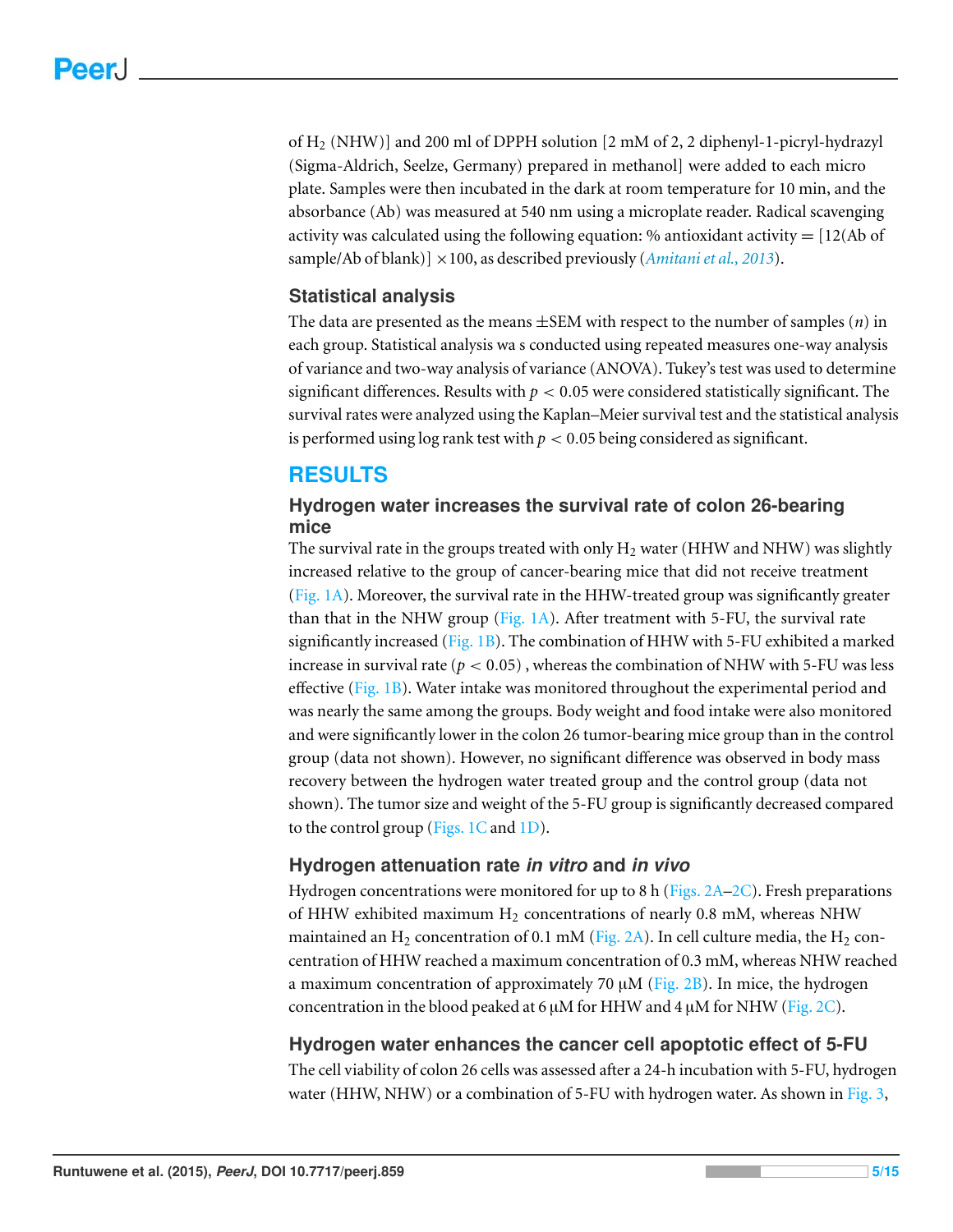<span id="page-5-0"></span>

**Figure 1 Kaplan–Meier.** The survival rate of the HHW-treated group was slightly higher than the NHW group. The addition of 5-FU on day 14 significantly prolonged the survival rates (*P* < 0.05) of colon 26-bearing mice. Combination therapy of HHW and 5-FU produced the longest survival rate, followed by the combination NHW with 5-FU and 5-FU therapy alone. The result of log rank test analysis: for Colon26 and HHW,  $P < 0.05$  [\(Fig. 1A\)](#page-5-0); colon26 and Colon26 + 5FU,  $P < 0.001$ ; Colon26 and Colon26 + 5FU + HHW, *P* < 0.001; Colon26 and Colon26 + 5FU + NHW, *P* < 0.001; and  $Colon26+5FU$  and  $Colon26+5FU+HHW$ ,  $P < 0.05$ . The tumor size and weight are shown in [Fig.](#page-5-0) [1C](#page-5-0) and [1D.](#page-5-0) The 5-FU group was found to be significantly decreased compared to the control group in both tumor weight and size (*n* = 7, <sup>∗</sup> *p* < 0.05). Similarly the tumor weight and size was further decreased in H<sub>2</sub> treated groups of 5FU + HHW and 5FU + NHW ( $n = 7, \frac{\#}{P} < 0.05$ ).

the combination of 5-FU and HHW produced the greatest induction of cell apoptosis in colon 26 cells, followed by the combination of 5-FU and NHW. The administration of H<sup>2</sup> water (HHW and NHW) resulted in a decrease in viability of colon 26 cells, but the effectiveness was lower than the treatment of 5-FU.

The cell viability of colon 26 cells was then examined by MTT assay [\(Fig. 4A\)](#page-8-0). All treatments by each agent (5-FU, HHW, NHW) in this experiment were effective in reducing the cell viability of colon 26 cells compared with the control. In isolation, treatment with 5-FU was most effective, followed by HHW and NHW. In combination, HHW with 5-FU resulted in marked cell apoptosis in colon 26 cells, and NHW with 5-FU water produced a similar result. However,  $H_2$  did not show any statistical significant effects in HepG2 cells [\(Fig. 4B\)](#page-8-0)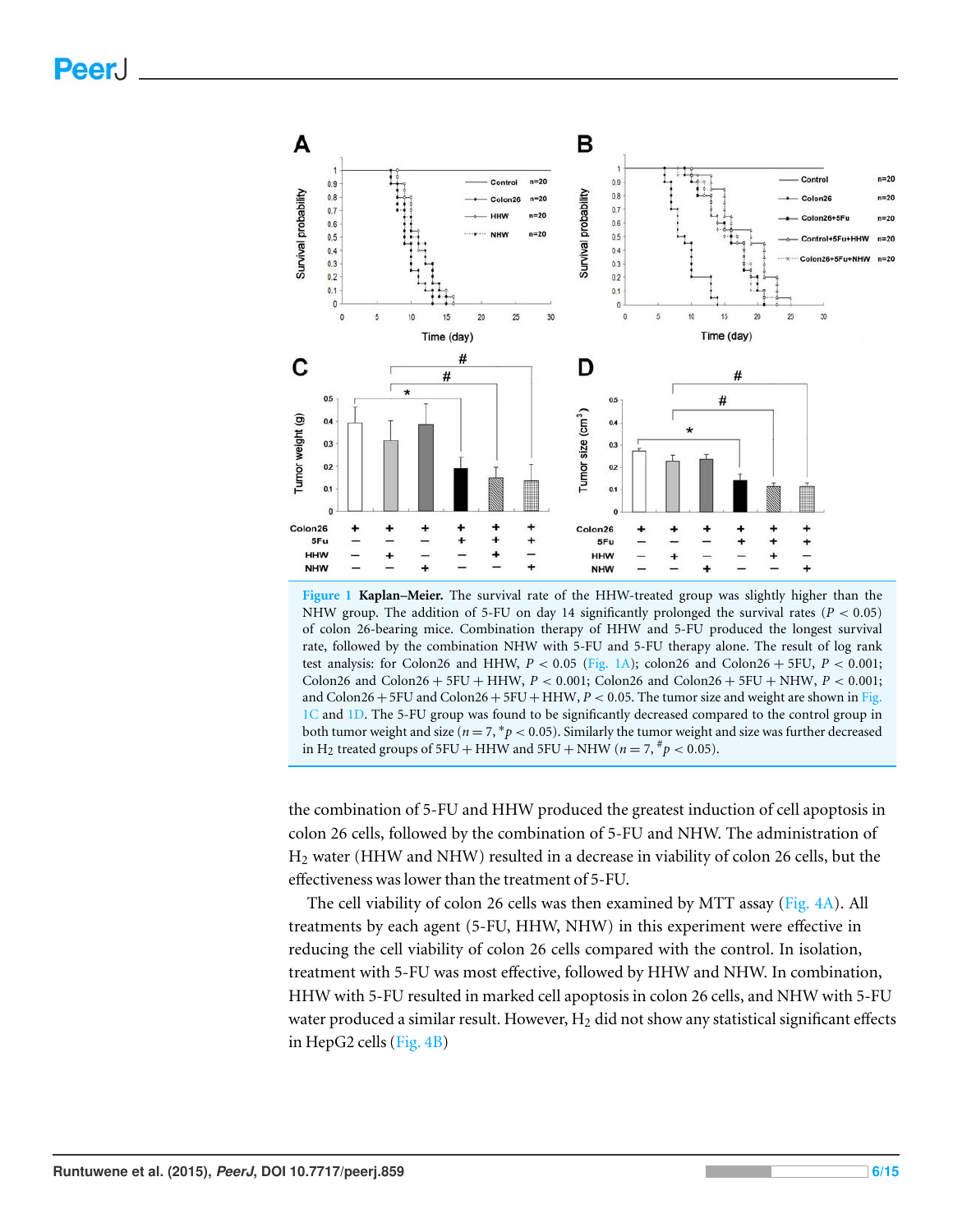<span id="page-6-0"></span>

**Figure 2 The hydrogen (**H2**) concentration of three treatments (HHW, NHW, and control) over an 8-h period.** (A) Direct examination of  $H_2$  concentrations in each container, (B)  $H_2$  concentrations in the in vitro experiment, and  $(C) H_2$  concentrations in the in vivo experiment as measured in the blood after direct catheterization of hydrogen water into the animal's stomach.

#### **HHW exhibits a stronger anti-oxidative effect than NHW**

The anti-oxidative assay, which measures free radical (DPPH) scavenging activity, indicated that both HHW (0.01 and 0.8 mM) and NHW (0.01 and 0.1 mM) exhibited antioxidant activity [\(Fig. 5\)](#page-9-0). Additionally, HHW exhibited a stronger anti-oxidative effect than NHW, approaching the anti-oxidative action of Vitamin C (1 mM). At each maximum dose Vitamin C (1.0 mM) has highest anti-oxidative effect followed by HHW (0.8 mM ) and NHW (0.1 mM ) respectively. However, at mole/mole comparison, HHW (0.1 mM ) and NHW (0.1 mM ) have the same level of anti-oxidative effect.

#### **Identification of cell apoptosis in colon 26 cells via p-AMPK, AIF and Caspase 3 expression**

The expression of p-AMPK, AIF and Caspase 3 in colon 26 cells was elevated after treatment with both hydrogen waters (HHW and NHW). The expressions of these proteins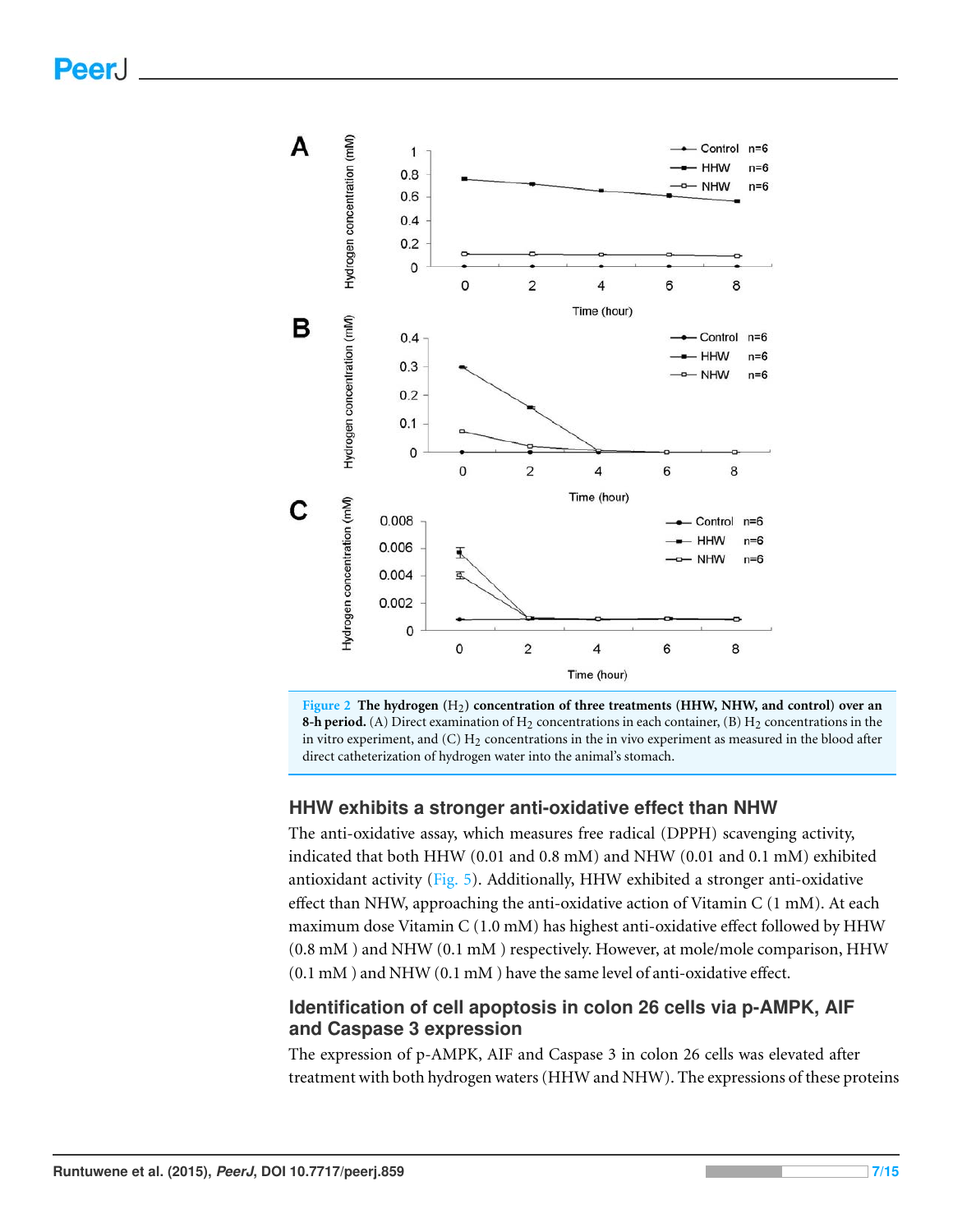<span id="page-7-0"></span>



were further increased in colon 26 cells after the combined treatment with 5-FU, as shown in [Fig. 6.](#page-10-0)

#### **DISCUSSION**

Conventionally, hydrogen administration by inhalation requires a professional technician and sophisticated equipment (*[Huang et al., 2010](#page-12-6)*; *[Zhang et al., 2012](#page-14-7)*). However, hydrogen administration through water is simpler and does not require any special equipment (*[Zhang et al., 2012](#page-14-7)*), and its efficacy and impact are similar to inhalation (*[Shimouchi et](#page-14-8) [al., 2013](#page-14-8)*). Hydrogen water is also preferable due to its simple production and the fact that it can be administered safely to the human body. Therefore, hydrogen water is more convenient and applicable than conventional inhalation administration, particularly in preventive care. This therapy is also simple for out-patients. In this study, we adopted the popular method to prepare  $H_2$  water using the high-pressure vacuum method as described previously (*[Karthikkumar et al., 2012](#page-13-9)*; *[Zeng et al., 2014](#page-14-9)*; *[Zhang et al., 2012](#page-14-7)*). Other methods, including a metallic magnesium stick and alkaline water electrolysis (*[Nakao et al., 2010](#page-13-2)*; *[Qin et al., 2012](#page-14-10)*; *[Zeng et al., 2014](#page-14-9)*), are also able to generate adequate hydrogen saturation. Thus, many methods can be applied according to individual preference and availability. The major challenge in the production of hydrogen water is preservation of hydrogen ions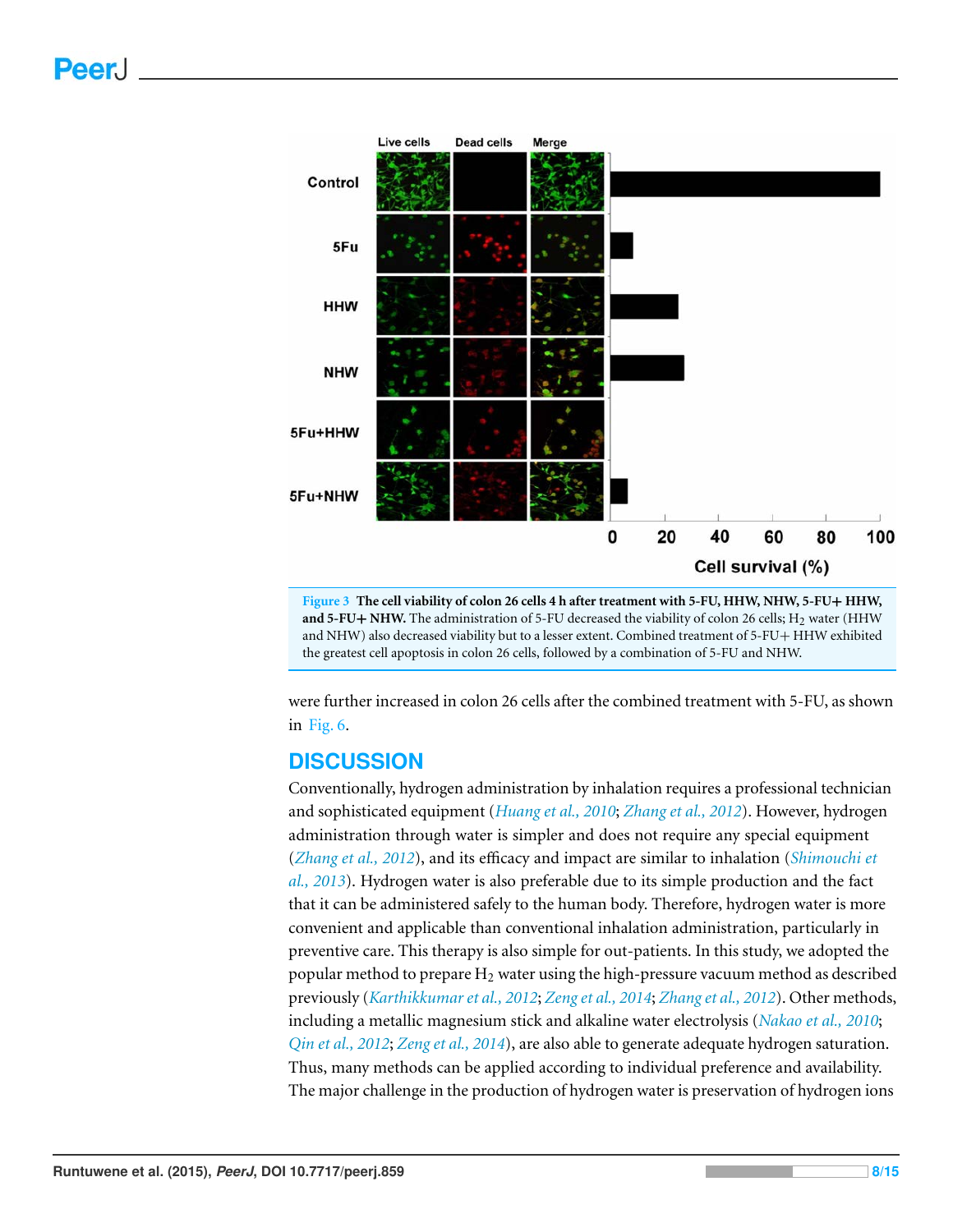<span id="page-8-0"></span>

**Figure 4 Cell viability of colon 26 (A) and HepG2 (B) were measured by MTT assay.** The cell viability of colon 26 cells was significantly reduced ( $p < 0.05$ ) in all of the treatment groups (5-FU, HHW, NHW) compared with the control group. 5-FU decreased the cell viability of colon 26 cells most significantly, followed by HHW and NHW, respectively. Combined therapy of 5-FU and HHW or NHW decreased cell viability ( $p < 0.05$ ) relative to HHW alone. 5-FU but not  $H_2$  decreased cell viability of HepG2.

contained in the dilution, as the number of hydrogen ions is prone to decrease (*[Kajiyama](#page-13-10) [et al., 2008](#page-13-10)*). In contrast to several methods that have been developed to overcome this issue (*[Kang et al., 2011](#page-13-5)*; *[Nakao et al., 2010](#page-13-2)*; *[Ohta, 2011](#page-14-11)*), we decided to provide and replace H<sup>2</sup> water daily in this study. In accordance with a previous report (*[Nagata et al.,](#page-13-11) [2009](#page-13-11)*), the administration of hydrogen 0.8 mM (HHW) via the stomach resulted in blood concentrations of hydrogen of approximately 6  $\mu$ M, whereas the administration of 0.1 mM (NHW) surprisingly resulted in peak blood hydrogen levels of  $4 \mu$ M. The similarity in these values may be the result of the supplementation of salts such as sodium chloride, which are believed to contribute to maintaining H<sup>2</sup> saturation in water (*[Amitani et al., 2013](#page-12-5)*). Thus, both HHW and NHW resulted in adequate concentrations of H<sub>2</sub> in vivo.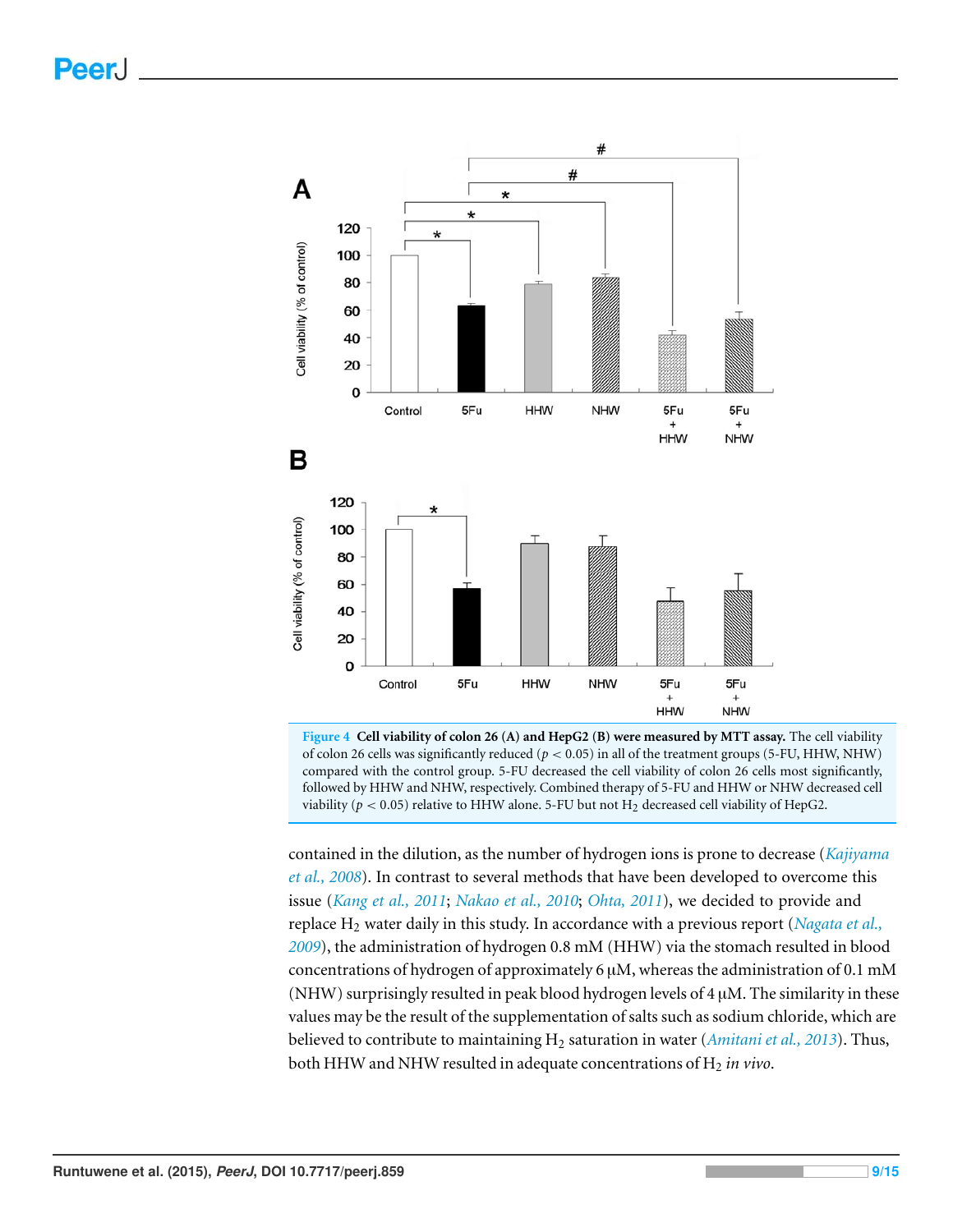<span id="page-9-0"></span>

**Figure 5 The free-radical (DPPH) scavenging activity of HHW and NHW in comparison with Vitamin C** at several ranges of the doses. \*  $p < 0.05$  for the difference between Vitamin C and HHW.  $^{\#}p < 0.05$ for the difference between Vitamin C and NHW.

As shown in the survival curves, treatment with  $H_2$  water alone did not prolong the survival rates in cancer-bearing mice, although a trend toward improved survival was observed [\(Fig. 1\)](#page-5-0). 5-FU was applied in this study because it is an antimetabolite drug used clinically for treatment of colorectal cancer (*[Mhaidat, Bouklihacene & Thorne, 2014](#page-13-12)*). 5-FU produces anticancer effects via inhibition of thymidylate synthase (TS) and the integration of its metabolites into RNA and DNA (*[Longley, Harkin & Johnston, 2003](#page-13-6)*). 5-FU is also effective for the single or combined treatment of solid tumors and the prevention of liver metastasis in colon 26 adenocarcinoma cells in mice (*[Ishikawa et al., 1989](#page-12-4)*; *[Tominaga et](#page-14-3) [al., 1993](#page-14-3)*). With the addition of 5-FU, the survival rates were significantly increased, and a marked improvement in the survival rates was produced by the combined treatment of 5-FU and  $H<sub>2</sub>$ .

At the lower dose, antioxidants may exhibit protective effect to the cells, including cancer cells, mainly through free radicals scavanger-like action. However, at the higher dose, antioxidants can lead cancer cell to apoptosis or enhancing apoptosis, probably due to excess free radicals (*[Nakashima-Kamimura et al., 2009](#page-13-4)*; *[Oberley & Oberley, 1997](#page-14-12)*; *[Simone](#page-14-13) [et al., 2007a](#page-14-13)*; *[Simone et al., 2007b](#page-14-14)*). Similar actions were observed in the application of ascorbic acid. Treatment with both  $H_2$  waters (HHW and NHW) increased the expression of p-AMPK, AIF and Caspase 3 in colon 26 cells. Thus,  $H_2$  water resulted in cell apoptosis mediated by the AMPK pathway in colon 26 cells. Phosphorylation of AMPK appears to be involved in the apoptotic effect of  $H_2$  water in colon 26 cells, subsequently activating the caspase-dependent apoptosis pathways via caspase 3 and DNA degradation via AIF, as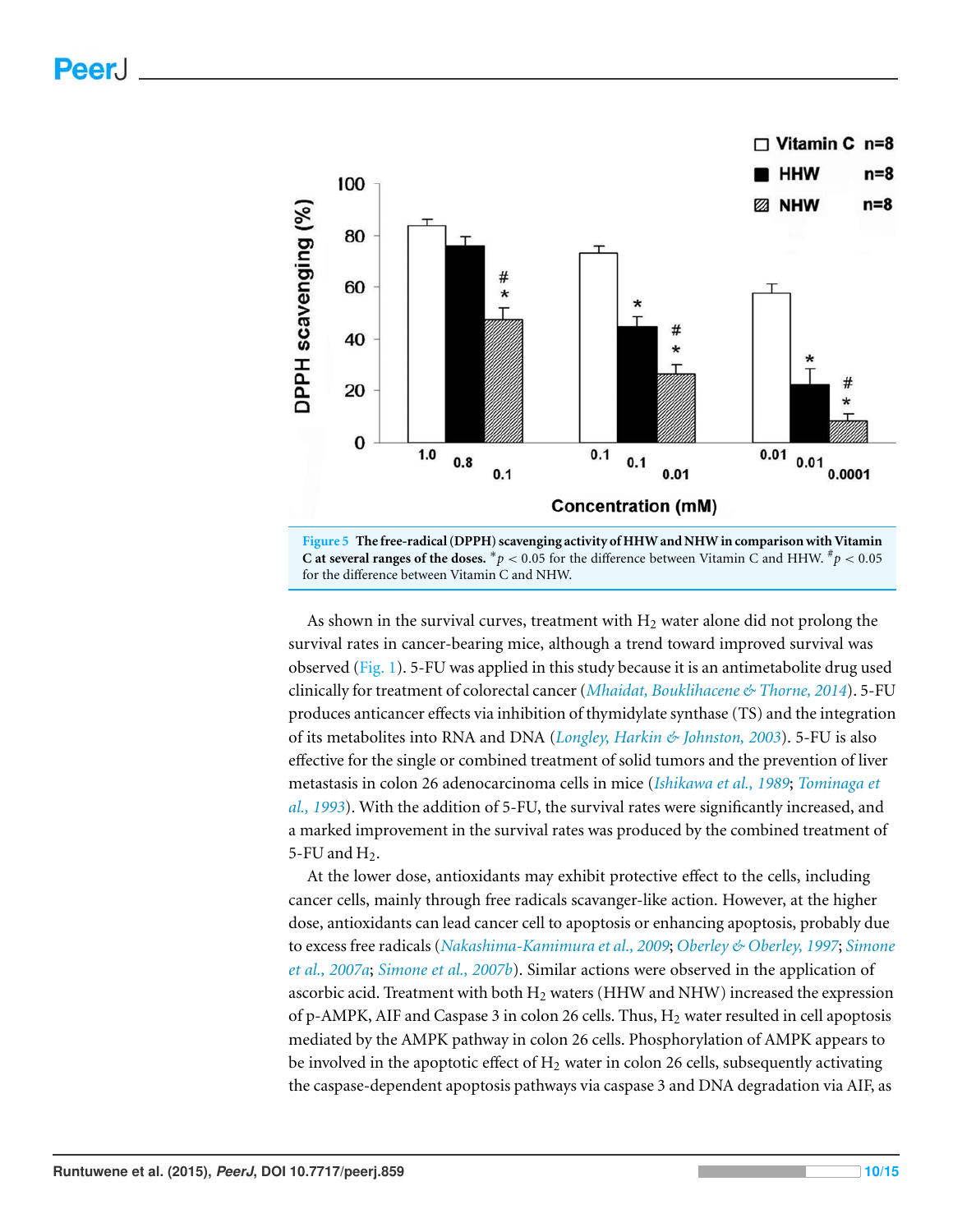<span id="page-10-0"></span>

**Figure 6 Western blot analyses of p-AMPK, AIF and Caspase 3 for cell apoptosis in colon 26 cells after treatment with HHW or NHW and in combination with 5-FU.** The expression of p-AMPK, AIF and Caspase 3 were significantly increased after administration of both H2 water treatments (HHW and NHW). The levels of all examined proteins were increased by the addition of 5-FU. Higher expression was observed after treatment with HHW than after treated with NHW.

described previously (*[Jin & Reed, 2002](#page-13-13)*). Although many signals are involved in apoptosis (*[Strasser, O'Connor & Dixit, 2000](#page-14-15)*), H<sub>2</sub>-mediated cell apoptosis in colon 26 cancer cells is related to the AMPK pathway.

H<sup>2</sup> enhanced the anticancer effect of 5-FU *in vivo*, which has not previously been demonstrated. Combined treatment of  $H_2$  water with 5-FU exhibited greater effectiveness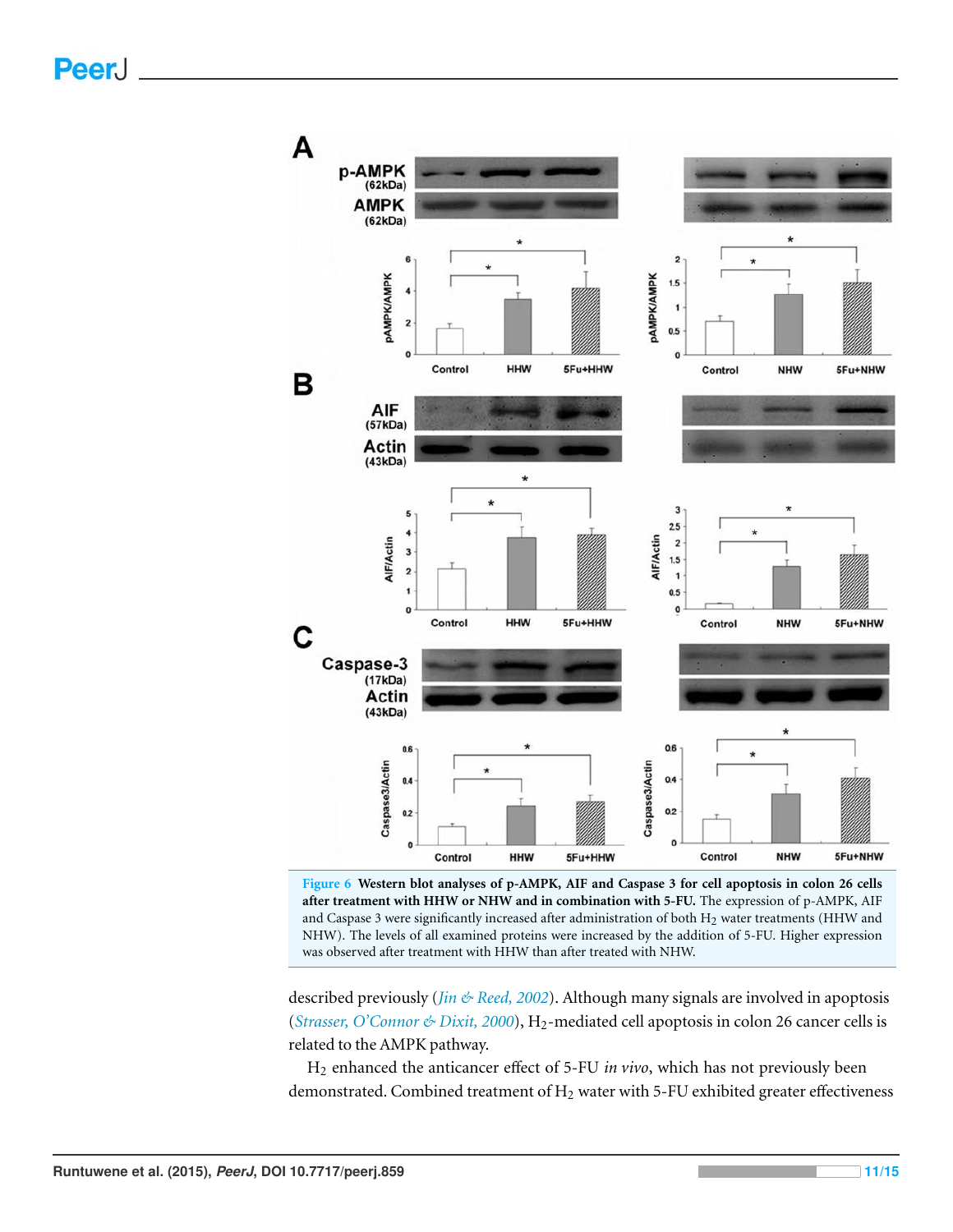against colon 26 cancer cells both *in vivo* and *in vitro*. This increased effectiveness might be due to the unique and non-overlapping mechanisms of action of the two agents. Hydrogen can also act as a scavenger of ROS, which may be produced secondarily by the tumor, leading to cell death via the caspase-independent pathway and lipid oxidation (*[Farmer &](#page-12-7) [Mueller, 2013](#page-12-7)*). Meanwhile, 5-FU functions solely through interfering with the process of DNA and RNA production in colon 26 (*[De Angelis et al., 2006](#page-12-8)*; *[Longley, Harkin & Johnston,](#page-13-6) [2003](#page-13-6)*). Therefore, H<sup>2</sup> treatment is able to enhance the action of 5-FU to promote survival in colon 26-bearing mice and to increase the anticancer activities of 5-FU in cultured colon 26 cells. Furthermore, HHW resulted in anti-oxidative effects, higher cell apoptosis activities, and increased 5-FU efficacy more significantly than did NHW. These results are likely related to the higher  $H_2$  saturation in HHW (approximately 0.8 mM) relative to NHW (approximately 0.1 mM ).

The limitation of present study is that we mainly focused on one particular cancer cell. We could not find the significant effect of  $H_2$  in HepG2 cancer cells. More colon and other cancer cells are required to investigate the detailed mechanisms and the efficacy of  $H_2$  in cancer.

In conclusion, the obtained data suggest that hydrogen water is able to produce cell apoptosis to enhance the anticancer activity of 5-FU in colon 26 cells both *in vivo* and *in vitro,* and these effects of hydrogen water are related to the hydrogen levels.

# **ACKNOWLEDGEMENT**

The VanaH Co., Ltd supplied the daily fresh natural hydrogen water and supported the experimental project.

# <span id="page-11-0"></span>**ADDITIONAL INFORMATION AND DECLARATIONS**

#### **Funding**

This research was partly supported by VanaH Co., Ltd. The funders had no role in study design, data collection and analysis, decision to publish, or preparation of the manuscript.

#### **Grant Disclosures**

The following grant information was disclosed by the authors: VanaH Co., Ltd.

#### **Competing Interests**

VanaH Co., Ltd supplied the daily fresh natural hydrogen water and supported the experimental project.

#### **Author Contributions**

- Joshua Runtuwene performed the experiments, analyzed the data, wrote the paper.
- Haruka Amitani conceived and designed the experiments, reviewed drafts of the paper.
- Marie Amitani prepared figures and/or tables.
- Akihiro Asakawa performed the experiments.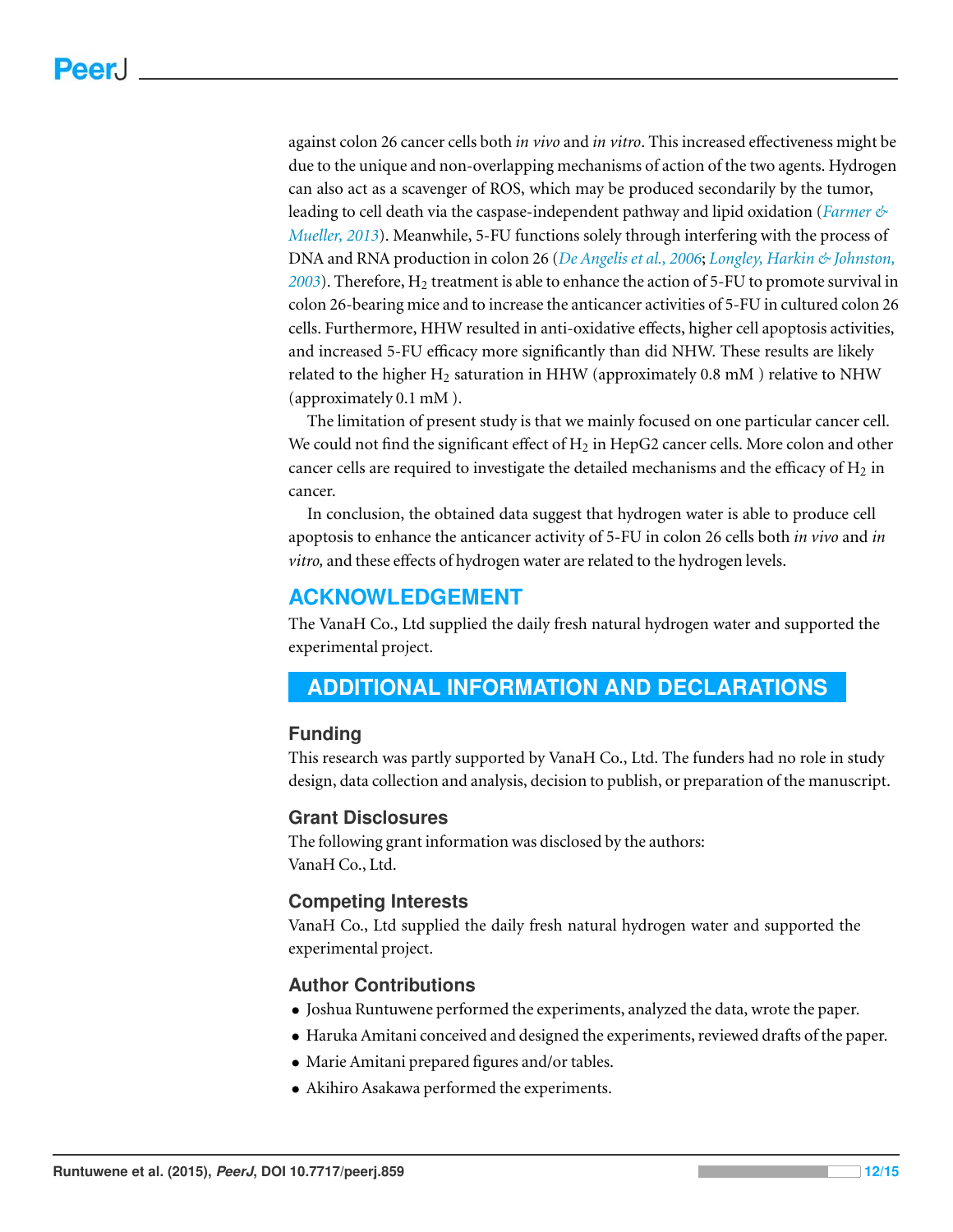- Kai-Chun Cheng conceived and designed the experiments, performed the experiments, analyzed the data, contributed reagents/materials/analysis tools, wrote the paper, prepared figures and/or tables, reviewed drafts of the paper.
- Akio Inui conceived and designed the experiments, wrote the paper, reviewed drafts of the paper.

#### **Animal Ethics**

The following information was supplied relating to ethical approvals (i.e., approving body and any reference numbers):

Ethics Committee for Animal Care and Use of Kagoshima University (MD13062).

#### **Supplemental Information**

Supplemental information for this article can be found online at [http://dx.doi.org/](http://dx.doi.org/10.7717/peerj.859#supplemental-information) [10.7717/peerj.859#supplemental-information.](http://dx.doi.org/10.7717/peerj.859#supplemental-information)

### **REFERENCES**

- <span id="page-12-5"></span>**Amitani H, Asakawa A, Cheng K, Amitani M, Kaimoto K, Nakano M, Ushikai M, Li Y, Tsai M, Li JB, Terashi M, Chaolu H, Kamimura R, Inui A. 2013.** Hydrogen improves glycemic control in type1 diabetic animal model by promoting glucose uptake into skeletal muscle. *PLoS ONE* **8**:e53913 DOI [10.1371/journal.pone.0053913.](http://dx.doi.org/10.1371/journal.pone.0053913)
- <span id="page-12-1"></span>**Aoki K, Nakao A, Adachi T, Matsui Y, Miyakawa S. 2012.** Pilot study: effects of drinking hydrogen-rich water on muscle fatigue caused by acute exercise in elite athletes. *Medical Gas Research* **2**:12–17 DOI [10.1186/2045-9912-2-12.](http://dx.doi.org/10.1186/2045-9912-2-12)
- <span id="page-12-0"></span>**Casares C, Ramirez-Camacho R, Trinidad A, Roldan A, Jorge E, Garcia-Berrocal JR. 2012.** Reactive oxygen species in apoptosis induced by cisplatin: review of physiopathological mechanisms in animal models. *European Archives of Oto-Rhino-Laryngology* **269**:2455–2459 DOI [10.1007/s00405-012-2029-0.](http://dx.doi.org/10.1007/s00405-012-2029-0)
- <span id="page-12-8"></span>**De Angelis PM, Svendsrud DH, Kravik KL, Stokke T. 2006.** Cellular response to 5-fluorouracil (5-FU) in 5-FU-resistant colon cancer cell lines during treatment and recovery. *Molecular Cancer* **5**:20–44 DOI [10.1186/1476-4598-5-20.](http://dx.doi.org/10.1186/1476-4598-5-20)
- <span id="page-12-7"></span>**Farmer EE, Mueller MJ. 2013.** ROS-mediated lipid peroxidation and RES-activated signaling. *Annual Review of Plant Biology* **64**:429–450 DOI [10.1146/annurev-arplant-050312-120132.](http://dx.doi.org/10.1146/annurev-arplant-050312-120132)
- <span id="page-12-2"></span>**Ghanizadeh A, Berk M. 2013.** Molecular hydrogen: an overview of its neurobiological effects and therapeutic potential for bipolar disorder and schizophrenia. *Medical Gas Research* **3**:11–16 DOI [10.1186/2045-9912-3-11.](http://dx.doi.org/10.1186/2045-9912-3-11)
- <span id="page-12-6"></span>**Huang CS, Kawamura T, Toyoda Y, Nakao A. 2010.** Recent advances in hydrogen research as a therapeutic medical gas. *Free Radical Research* **44**:971–982 DOI [10.3109/10715762.2010.500328.](http://dx.doi.org/10.3109/10715762.2010.500328)
- <span id="page-12-3"></span>**Iio A, Ito M, Itoh T, Terazawa R, Fujita Y, Nozawa Y, Ohsawa I, Ohno K. 2013.** Molecular hydrogen attenuates fatty acid uptake and lipid accumulation through downregulating CD36 expression in HepG2 cells. *Medical Gas Research* **3**:6–12 DOI [10.1186/2045-9912-3-6.](http://dx.doi.org/10.1186/2045-9912-3-6)
- <span id="page-12-4"></span>**Ishikawa T, Tanaka Y, Ishitsuka H, Ohkawa T. 1989.** Comparative antitumor activity of 5-fluorouracil and 5′ -deoxy-5-fluorouridine in combination with radiation therapy in mice bearing colon 26 adenocarcinoma. *Japanese Journal of Cancer Research* **80**:583–591 DOI [10.1111/j.1349-7006.1989.tb01679.x.](http://dx.doi.org/10.1111/j.1349-7006.1989.tb01679.x)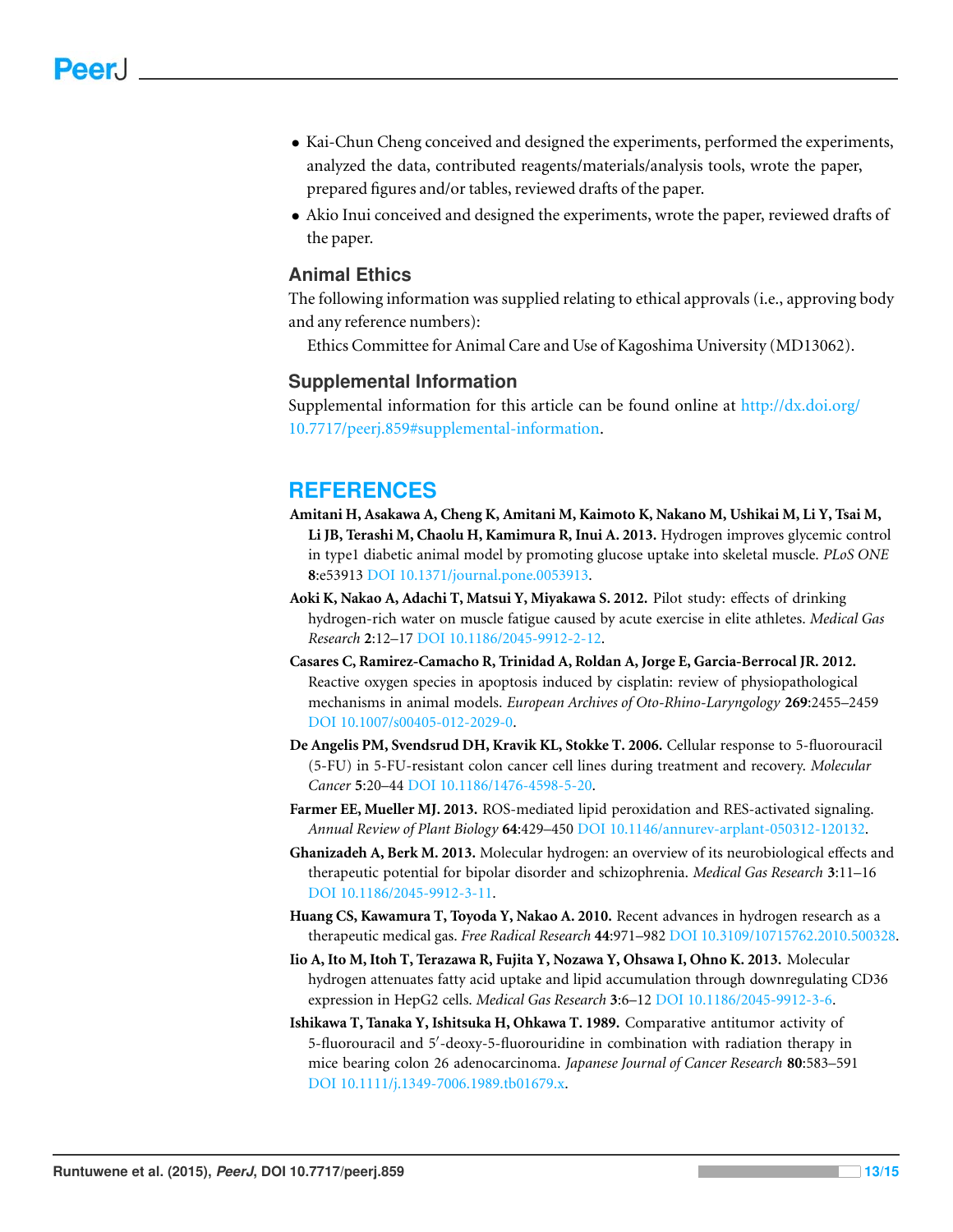- <span id="page-13-13"></span>**Jin C, Reed JC. 2002.** Yeast and apoptosis. *Nature Reviews Molecular Cell Biology* **3**:453–459 DOI [10.1038/nrm832.](http://dx.doi.org/10.1038/nrm832)
- <span id="page-13-10"></span>**Kajiyama S, Hasegawa G, Asano M, Hosoda H, Fukui M, Nakamura N, Kitawaki J, Imai S, Nakano K, Ohta M, Adachi T, Obayashi H, Yoshikawa T. 2008.** Supplementation of hydrogen-rich water improves lipid and glucose metabolism in patients with type 2 diabetes or impaired glucose tolerance. *Nutrition Research* **28(3)**:137–143 DOI [10.1016/j.nutres.2008.01.008.](http://dx.doi.org/10.1016/j.nutres.2008.01.008)
- <span id="page-13-5"></span>**Kang KM, Kang YN, Choi IB, Gu Y, Kawamura T, Toyoda Y, Nakao A. 2011.** Effects of drinking hydrogen-rich water on the quality of life of patients treated with radiotherapy for liver tumors. *Medical Gas Research* **1**:11–18 DOI [10.1186/2045-9912-1-11.](http://dx.doi.org/10.1186/2045-9912-1-11)
- <span id="page-13-9"></span>**Karthikkumar V, Sivagami G, Vinothkumar R, Rajkumar D, Nalini N. 2012.** Modulatory efficacy of rosmarinic acid on premalignant lesions and antioxidant status in 1,2-dimethylhydrazine induced rat colon carcinogenesis. *Environmental Toxicology and Pharmacology* **34**:949–958 DOI [10.1016/j.etap.2012.07.014.](http://dx.doi.org/10.1016/j.etap.2012.07.014)
- <span id="page-13-3"></span>**Kawai D, Takaki A, Nakatsuka A, Wada J, Tamaki N, Yasunaka T, Koike K, Tsuzaki R, Matsumoto K, Miyake Y, Shiraha H, Morita M, Makino H, Yamamoto K. 2012.** Hydrogen-rich water prevents progression of nonalcoholic steatohepatitis and accompanying hepatocarcinogenesis in mice. *Hepatology* **56**:912–921 DOI [10.1002/hep.25782.](http://dx.doi.org/10.1002/hep.25782)
- <span id="page-13-7"></span>**Kugimiya A, Mukawa T, Takeuchi T. 2001.** Synthesis of 5-fluorouracil-imprinted polymers with multiple hydrogen bonding interactions. *Analyst* **126**:772–774 DOI [10.1039/b010056k.](http://dx.doi.org/10.1039/b010056k)
- <span id="page-13-8"></span>**Lee B, Lee DY, Yo KH, Baek NI, Park JH, Chung IS. 2012.** Calenduloside E 6′ -methyl ester induces apoptosis in CT-26 mouse colon carcinoma cells and inhibits tumor growth in a CT-26 xenograft animal model. *Oncology Letters* **4(1)**:22–28.
- <span id="page-13-6"></span>**Longley DB, Harkin DP, Johnston PG. 2003.** 5-fluorouracil: mechanisms of action and clinical strategies. *Nature Reviews Cancer* **3**:330–338 DOI [10.1038/nrc1074.](http://dx.doi.org/10.1038/nrc1074)
- <span id="page-13-0"></span>**Meng JX, Zhao MF. 2012.** Reactive oxygen species and fibrosis in tissues and organs—review. *Zhongguo Shi Yan Xue Ye Xue Za Zhi* **20**:1284–1288.
- <span id="page-13-12"></span>**Mhaidat NM, Bouklihacene M, Thorne RF. 2014.** 5-Fluorouracil-induced apoptosis in colorectal cancer cells is caspase-9-dependent and mediated by activation of protein kinase C-delta. *Oncol Lett* **8**:899–704.
- <span id="page-13-11"></span>**Nagata K, Nakashima-Kamimura N, Mikami T, Ohsawa I, Ohta S. 2009.** Consumption of molecular hydrogen prevents the stress-induced impairments in hippocampus-dependent learning tasks during chronic physical restraint in mice. *Neuropsychopharmacology* **34**:501–508 DOI [10.1038/npp.2008.95.](http://dx.doi.org/10.1038/npp.2008.95)
- <span id="page-13-1"></span>**Nagatani K, Nawashiro H, Takeuchi S, Tomura S, Otani N, Osada H, Wada K, Katoh H, Tsuzuki N, Mori K. 2013.** Safety of intravenous administration of hydrogen-enriched fluid in patients with acute cerebral ischemia: initial clinical studies. *Medical Gas Research* **3**:13–19 DOI [10.1186/2045-9912-3-13.](http://dx.doi.org/10.1186/2045-9912-3-13)
- <span id="page-13-2"></span>**Nakao A, Toyoda Y, Sharma P, Evans M, Guthrie N. 2010.** Effectiveness of hydrogen rich water on antioxidant status of subjects with potential metabolic syndrome-an open label pilot study. *Journal of Clinical Biochemistry and Nutrition* **46**:140–149 DOI [10.3164/jcbn.09-100.](http://dx.doi.org/10.3164/jcbn.09-100)
- <span id="page-13-4"></span>**Nakashima-Kamimura N, Mori T, Ohsawa I, Asoh S, Ohta S. 2009.** Molecular hydrogen alleviates nephrotoxicity induced by an anti-cancer drug cisplatin without compromising anti-tumor activity in mice. *Cancer Chemotherapy and Pharmacology* **64**:753–761 DOI [10.1007/s00280-008-0924-2.](http://dx.doi.org/10.1007/s00280-008-0924-2)